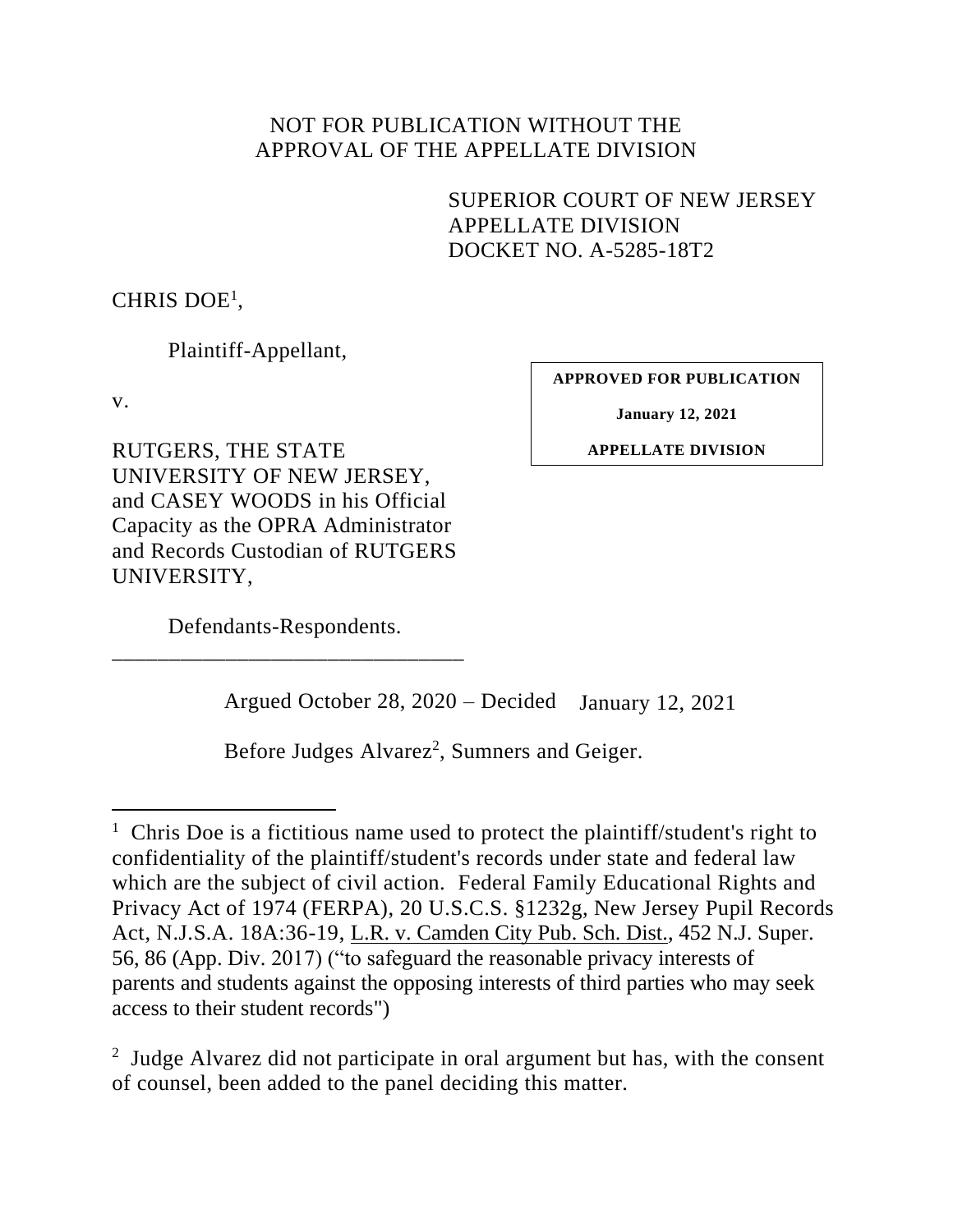On appeal from the Superior Court of New Jersey, Law Division, Middlesex County, Docket No. L-1651-18.

Jamie Epstein argued the cause for appellant.

Michael O'B. Boldt argued the cause for respondents (McElroy, Deutsch, Mulvaney & Carpenter, LLP, attorneys; Michael O'B. Boldt, of counsel and on the brief).

The opinion of the court was delivered by

SUMNERS, JR., J.A.D.

Defendant Rutgers University, through its records custodian defendant Casey Woods, denied plaintiff Chris Doe's requests under the Open Public Records Act (OPRA), N.J.S.A. 47:1A-1 to -13, for various records, including his own Rutgers graduate student records, and for attorney's fees and costs (collectively "attorney's fees"). Following an order to show cause hearing to determine whether defendants' denial violated OPRA, the trial court agreed with defendants' action and issued an order dismissing the requests as overbroad.

We reverse the court's order that plaintiff is not entitled to his own student records subject to redaction of personally identifiable information (PII) and remand to the court to determine if plaintiff is entitled to attorney's fees related to the release of those records. We also reverse and remand the court's order that plaintiff is not allowed attorney's fees related to defendants'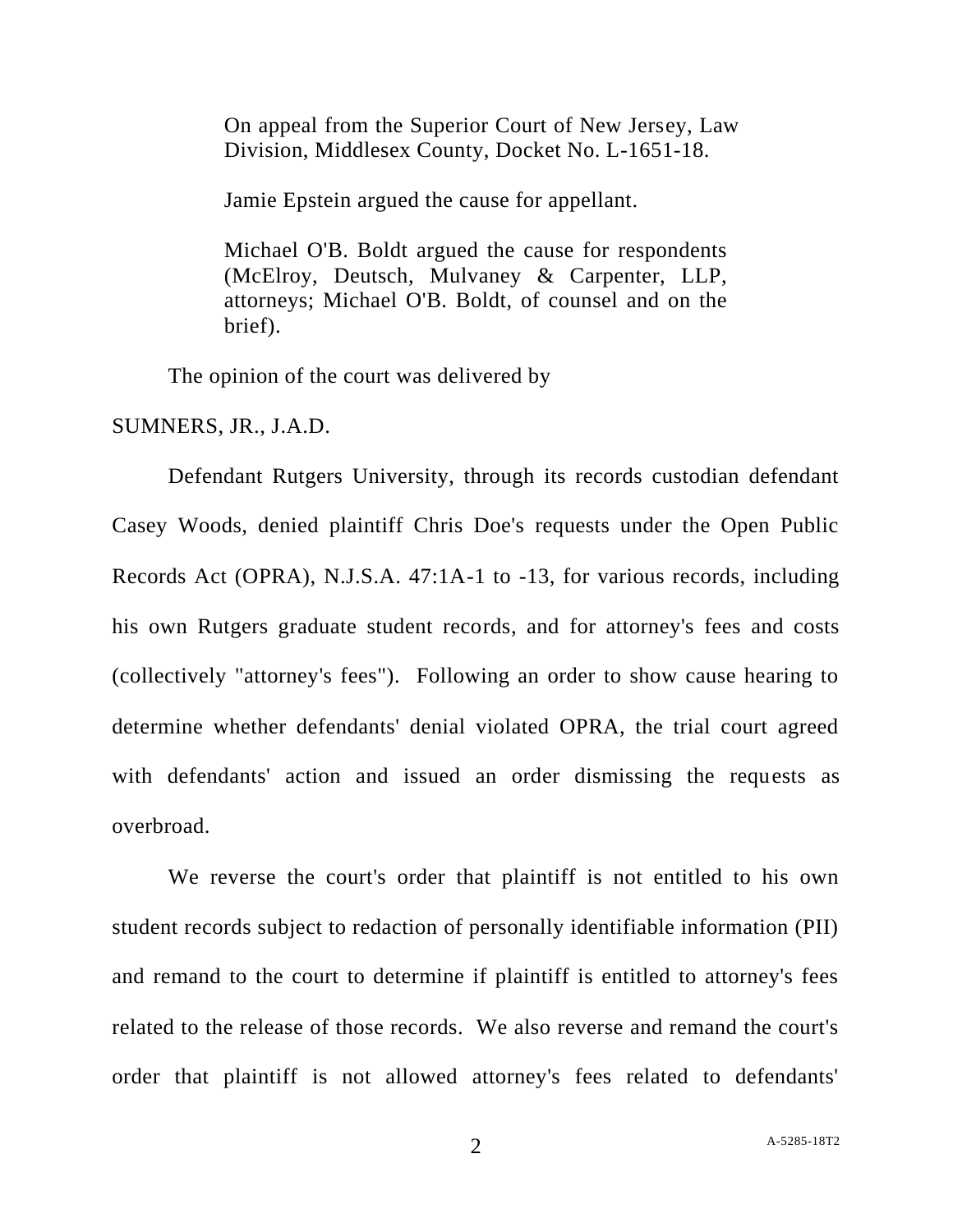voluntary release of information pertaining to copies of specific university professors' and administrators' disclosable employment records. The remand is to allow the court the opportunity to issue findings of facts and conclusions of law regarding plaintiff's entitlement to attorney's fees. The court shall also determine if plaintiff is entitled to attorney's fees related to the student records that we conclude he is entitled to receive. We affirm all other aspects of the court's order.

I

Plaintiff, a former student at the State University's Graduate School of Business, Newark campus, submitted OPRA requests to Woods, Interim OPRA Administrator and Records Custodian. On March 13, 2018, he sought the following:

> [Request One]. Any and all documents, whether in electronic or paper media, which make reference to [Chris Doe or Chris Doe's initials] between 1/1/2017 to present. Documents requested include, but are not limited to: (a) financial records (requested immediately pursuant to [N.J.S.A.] 47:1A-5) such as bills, invoices, receipts, ledger accounts, payments, both sides of canceled checks, etc.; (b) academic records such as records kept by staff who provided [Chris Doe] educational services, transcripts, notes, letters, emails, reports, tests, etc.; (c) administrative records such as health records, discipline records, etc.; (d) communications records such as emails, memos, text messages, voice mail, letters, etc., sent or received by staff, administrators, contractors or agents of the University. Email search: where the sender or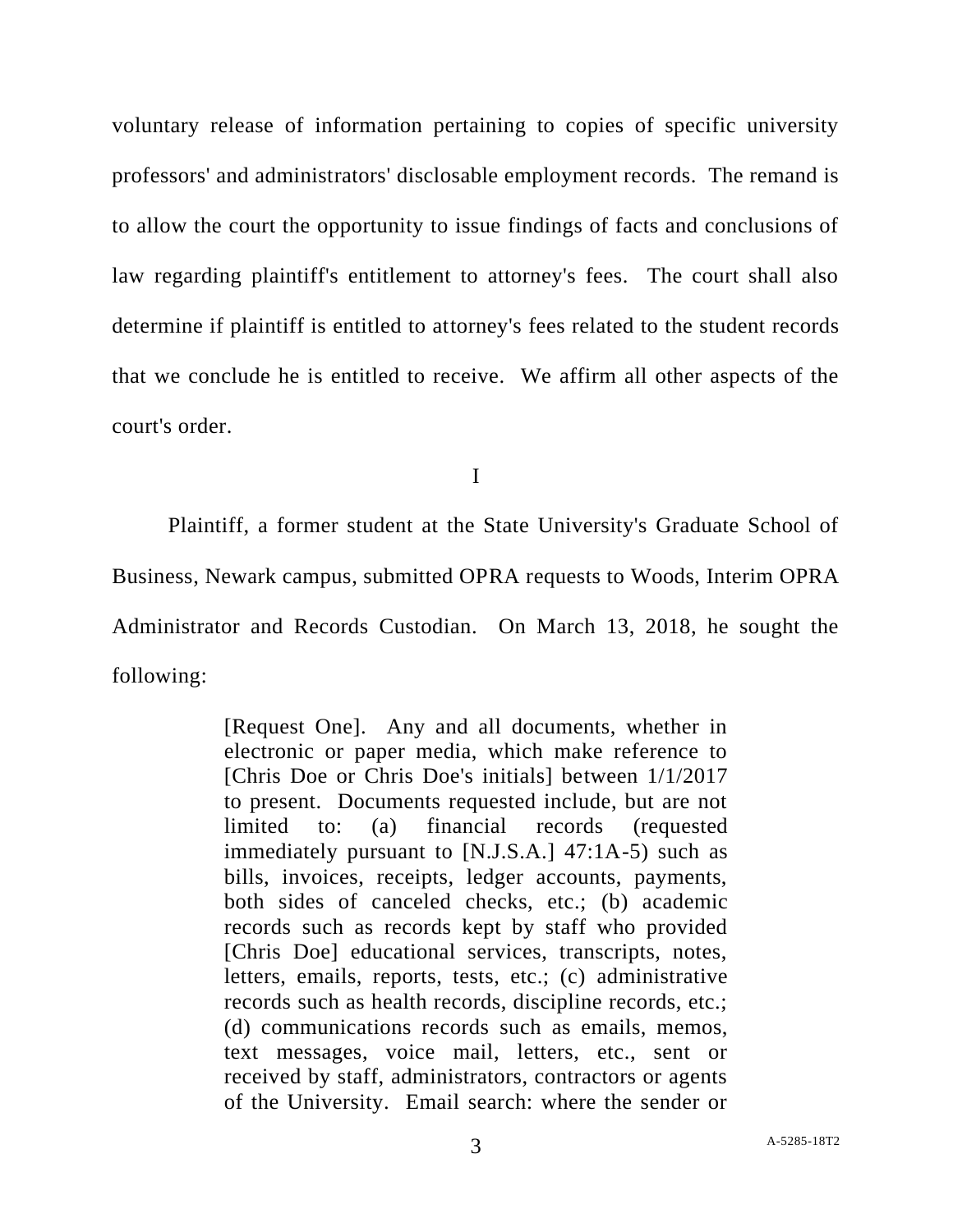recipients is a staff, administrator, contractor or agent of the University and the body or subject of the email refers to [Chris Doe or Chris Doe's legal name initials or Chris Doe's student number].

[Request Two]. Regarding each employee listed below, the following information is requested: title, position, salary, payroll record, length of service, data contained in the information which disclose conformity with specific experiential, educational or medical qualifications required for employment, date of separation (if any) and the reason and the employee's employment contract (which is requested immediately pursuant to [N.J.S.A.] 47:1A-5)[:] (a) Dr. Edward Bonder, Associate Professor, Faculty of Arts and Sciences – Department of Biological Sciences; (b) Dr. Wayne Eastman, Professor[,] Rutgers Business School – Supply Chain Management; (c) Dr. Francis Bartkowski, Professor[,] Faculty [of] Arts and Sciences – Department of English; (d) Dr. Kinna Perry, Associate Dean of Graduate School-Newark; (e) Dr. Kyle Farmbry, Dean of the Graduate School-Newark.

[Request Three]. Any and all documents or emails which refer to Record Request Information Item[s] [One] and [Two] above either in the body of the email or document or in its attachment.

[Request Four]. Any and all records created including metadata in responding to this OPRA request.

Defendants replied that same day that Request Two records would be provided "as soon as is practicable," but the other requests were denied because they were "overly broad" and did not adequately "describe the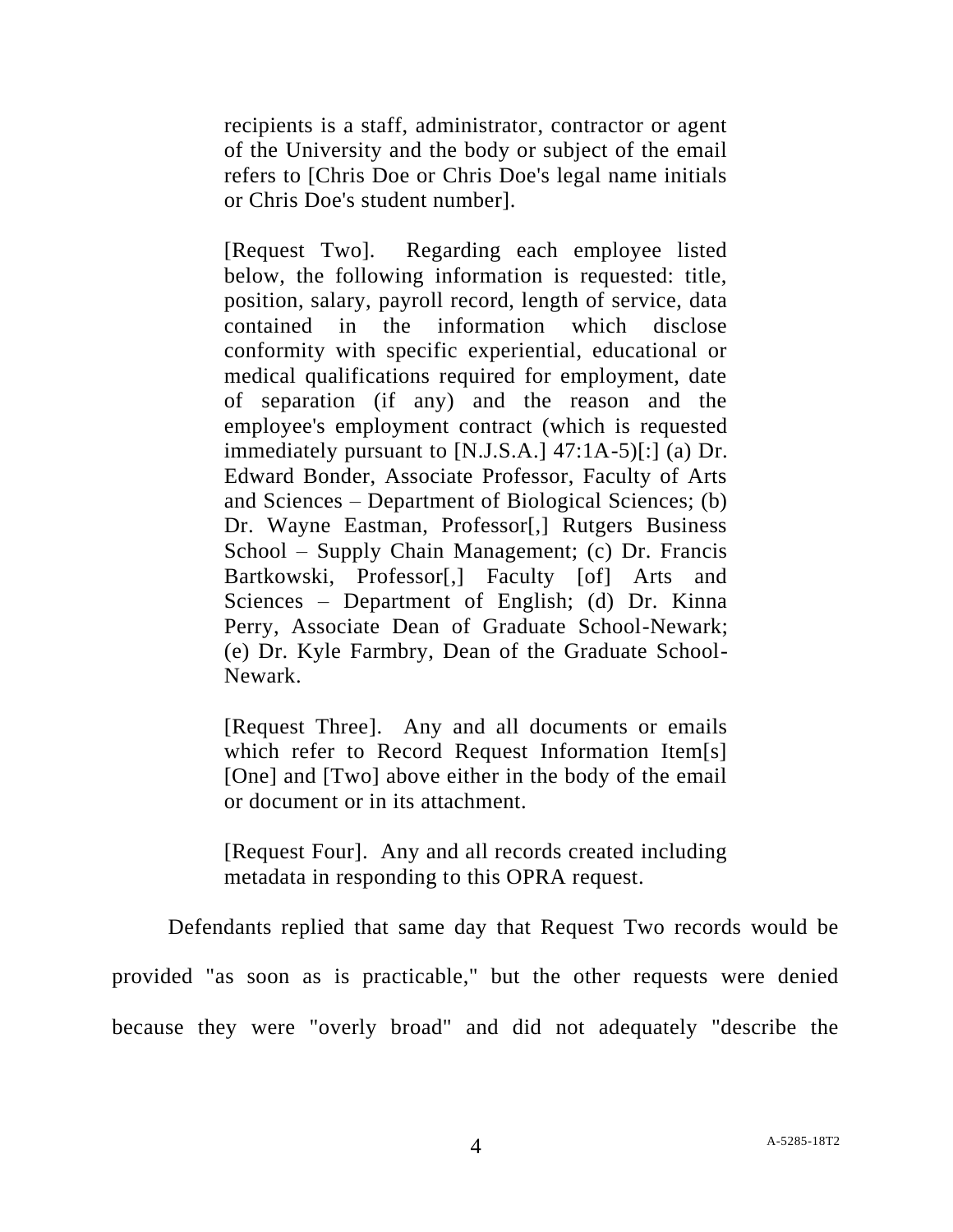documents sought." To obtain his academic transcript that was sought in Request One, plaintiff was directed to a university website.

Three days later, plaintiff submitted another OPRA request (Request Five) seeking documents in electronic or paper media of "[t]he disciplinary case file of any and all Rutgers Newark Graduate [s]tudent charged with a separable offense from 1/1/2013 to present" but "with all [PII] redacted." Defendants denied that request on March 28 as "overly broad" and requiring research by the custodian.

Within a few days of the original request, and before receiving the Request Two records that defendants advised would be provided, plaintiff filed an order to show cause and verified complaint in the Law Division to obtain all the sought-after records. After the court entered an order to show cause, plaintiff filed a second amended verified complaint. Defendants provided the records responsive to Request Two shortly thereafter: forty-five days after the request was initially made. The court subsequently issued an order and written opinion denying plaintiff's OPRA requests for unprovided records and attorney's fees.

## II

We first point out, with the exception of attorney's fees, we reject plaintiff's contention that a remand is necessary because the trial court failed to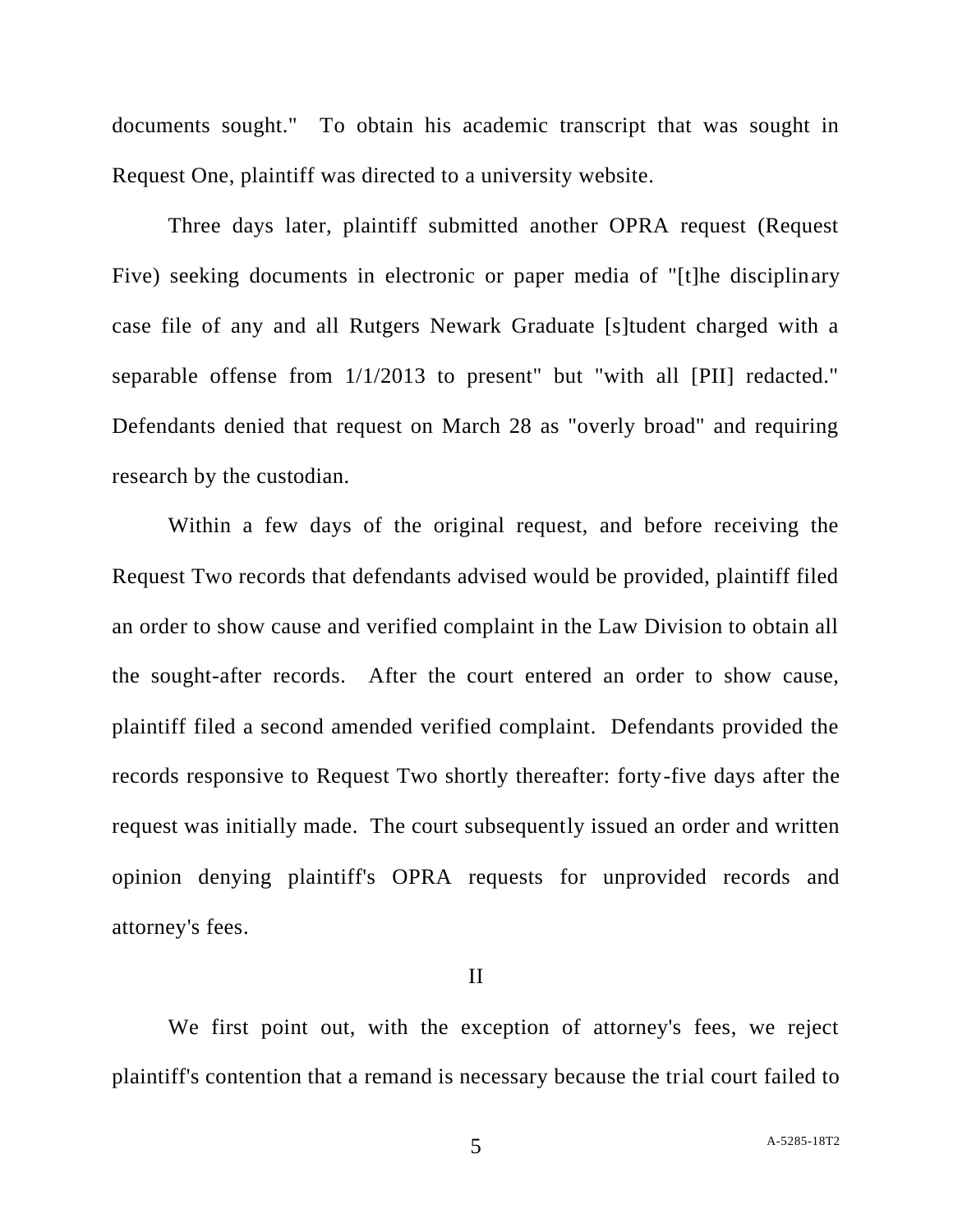comply with Rule 1:7-4(a), which requires the court to set forth its factual findings and conclusions of law dismissing his OPRA requests. Relying upon MAG Ent., LLC v. Div. of Alcoholic Beverage Control, 375 N.J. Super. 534, 549 (App. Div. 2005), the court found that plaintiff made "'[w]holesale requests' for generalized information to be analyzed and compiled by the responding agency [that were] outside of OPRA's scope." Plaintiff did not comply with defendants' request by narrowing the emails sought by "content and/or subject," "specific date or range of [transmission] dates," and "identify[ing] the sender and[/]or recipient thereof." Finding the demand was inconsistent with OPRA's legislative intent, the court explained plaintiff's requests were not "well defined," thereby requiring Woods to make an impermissibly subjective analysis to determine what records were sought. Paff v. Galloway Twp. (Paff II), 229 N.J. 340, 355 (2017).

## III

"OPRA provides for ready access to government records by the citizens of this State." Burnett v. Cnty. of Bergen, 198 N.J. 408, 421-22 (2009) (citing Mason v. City of Hoboken, 196 N.J. 51, 64-65 (2008)). Government records are defined as

> any paper, written or printed book, document, drawing, map, plan, photograph, microfilm, data processed or image processed document, information stored or maintained electronically or by sound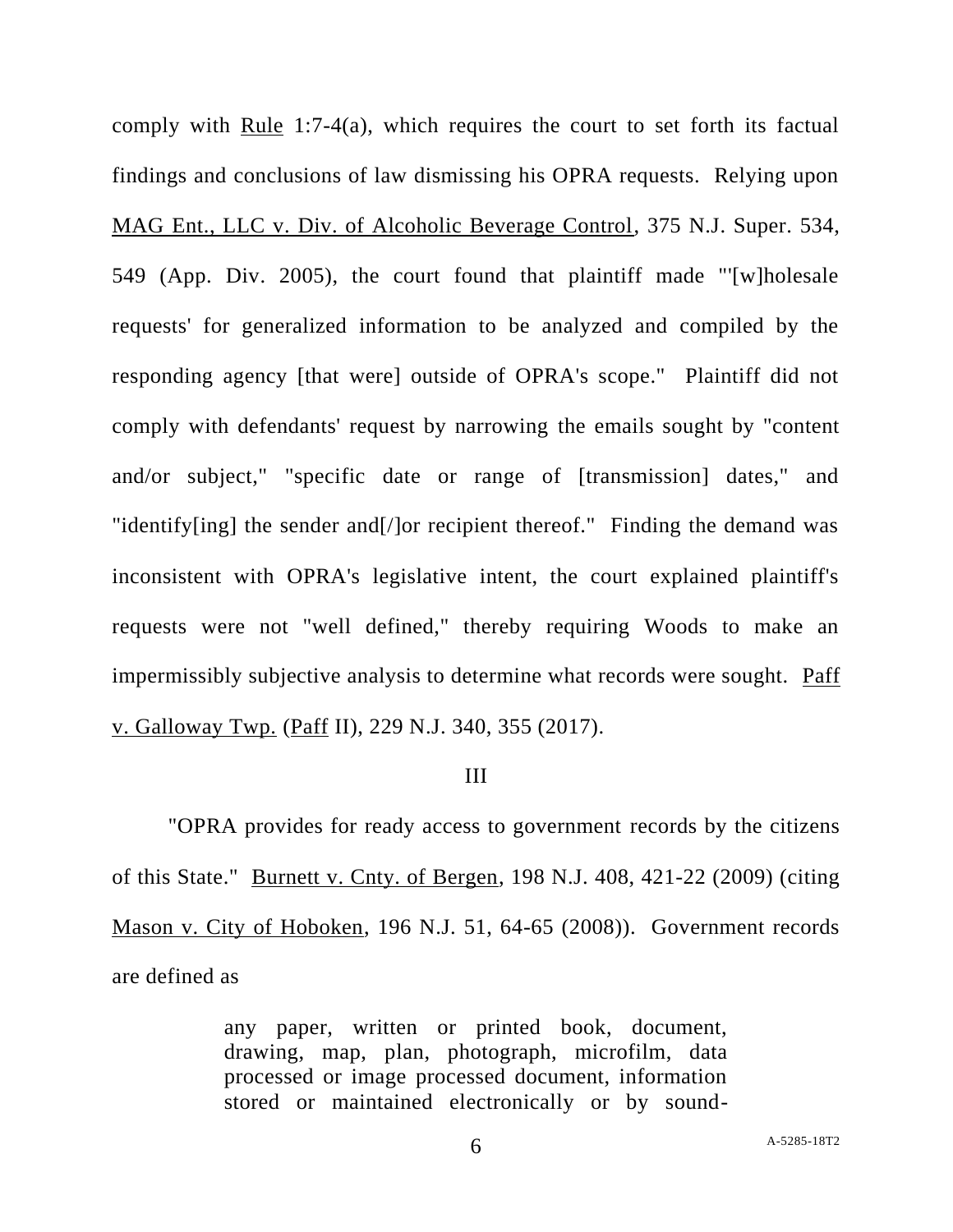recording or in a similar device, or any copy thereof, that has been made, maintained or kept on file in the course of his or its official business by any officer, commission, agency or authority of the State or of any political subdivision thereof, including subordinate boards thereof, or that has been received in the course of his or its official business by any such officer, commission, agency or authority of the State or of any political subdivision thereof, including subordinate boards thereof. The terms shall not include interagency or intra-agency advisory, consultative, or deliberative material.

[N.J.S.A. 47:1A-1.1 (emphasis added).]

Our "overarching public policy" favors "a citizen's right of access." Courier News v. Hunterdon Cnty. Prosecutor's Off., 358 N.J. Super. 373, 383 (App. Div. 2003) (citing N.J.S.A. 47:1A-1). Accordingly, OPRA directs that "all government records shall be subject to public access unless exempt[,]" and "any limitations on the right of access . . . shall be construed in favor of the public's right of access." N.J.S.A. 47:1A-1. OPRA only applies to records "made, maintained or kept on file in the course of [a public agency's] official business[,]" as well as any document "received in the course of [the agency's] official business[.]" N.J.S.A. 47:1A-1.1.

Among the records specifically exempted under OPRA are those kept by "any public institution of higher education, . . . deemed to be privileged and confidential[,]" such as "information concerning student records or grievance or disciplinary proceedings against a student to the extent disclosure would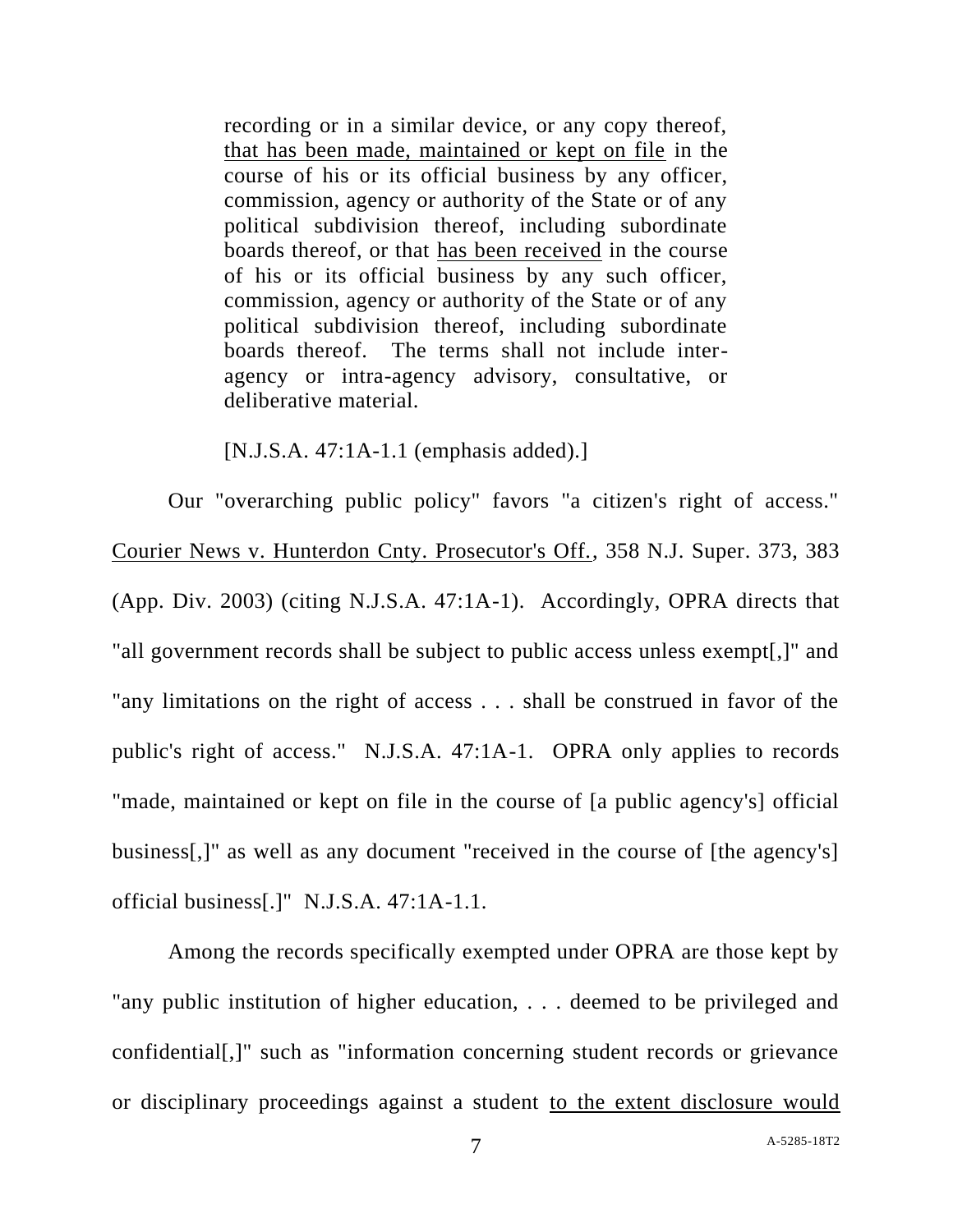reveal the identity of the student." Ibid. (emphasis added). Also exempt are "any federal law, federal regulation, or federal order[,]" N.J.S.A. 47:1A-1, and any information that is protected by any "federal law[,] federal regulation[,] or federal order[,]" N.J.S.A. 47:1A-9(a). We review de novo the trial court's legal conclusions regarding plaintiff's OPRA requests. Paff v. Galloway Twp. (Paff I), 444 N.J. Super. 495, 501 (App. Div. 2016) (citation omitted).

Both parties rely on our decision in L.R. v. Camden City Pub. Sch. Dist., (L.R. I), 452 N.J. Super. 56, 95 (App. Div. 2017), affirmed by an equally divided Supreme Court, L.R. v. Camden City Pub. Sch. Dist. (L.R. II), 238 N.J. 547, 550 (2019) (Patterson, J., concurring), where we ruled that a request under OPRA, the New Jersey Pupil Records Act, N.J.S.A. 18A:36-19, and the Federal Family Educational Rights and Privacy Act of 1974 (FERPA), 20 U.S.C. § 1232g, for unredacted "[student] records"<sup>3</sup> that do not "incidentally mention or identify other students[,]" are accessible to the student or the student's parent, guardian, or authorized legal representative. Plaintiff argues he is entitled to his own student records that were deemed disclosable under OPRA in the L.R. decisions. Plaintiff also cites published responses by the

<sup>&</sup>lt;sup>3</sup> N.J.A.C. 6A:32-2.1 defines a student record as "information related to an individual student gathered within or outside the school district and maintained within the school district, regardless of the physical form in which it is maintained."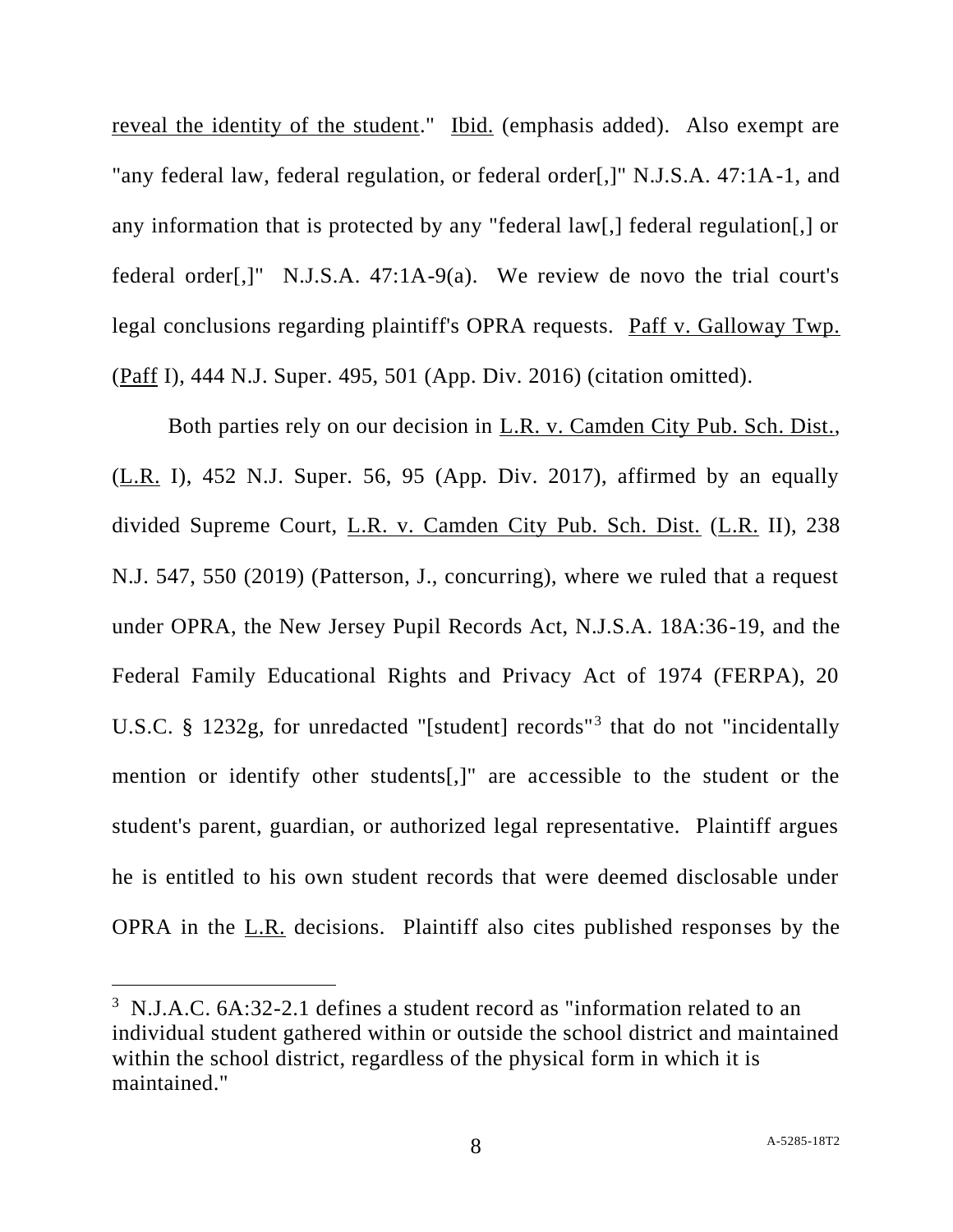Department of Education to comments made to the agency's proposed regulations, Family Educational Rights and Privacy, 73 Fed. Reg. 15,574, 15,583 (Mar. 24, 2008); 73 Fed. Reg. 74,806, 74,831 (Dec. 9, 2008), that support, respectively, the proposition that disclosure is not barred under FERPA once "all identifiers have been removed[.]" 73 Fed. Reg. at 15,583.

Defendants contend that L.R. I, albeit in dicta, specifically stated its ruling does not apply to higher education institutions:

> As a starting point to our de novo legal analysis, we note it is clear and essentially undisputed that the school records sought here are within the scope of OPRA's broad definition of "government record[s.]" N.J.S.A. 47:1A-1.1. They are not "higher education" records exempted from OPRA under N.J.S.A. 47:1A-1.1.

[452 N.J. Super. at 82-83 (alteration in original).]

In response, plaintiff maintains that L.R. I recognized that disclosure of higher education student records after redaction of PII was permitted under N.J.S.A. 47:1A-1.1. Id. at 79. Although the parties argued the impact of the L.R. decisions before the trial court, the court did not address their arguments.

Considering OPRA's commitment to allowing access to public records, we conclude that OPRA requires the disclosure of higher education records if they do not contain PII. "Generally, the public's interest in nondisclosure is based on the need to keep the information confidential." L.R. I, 452 N.J.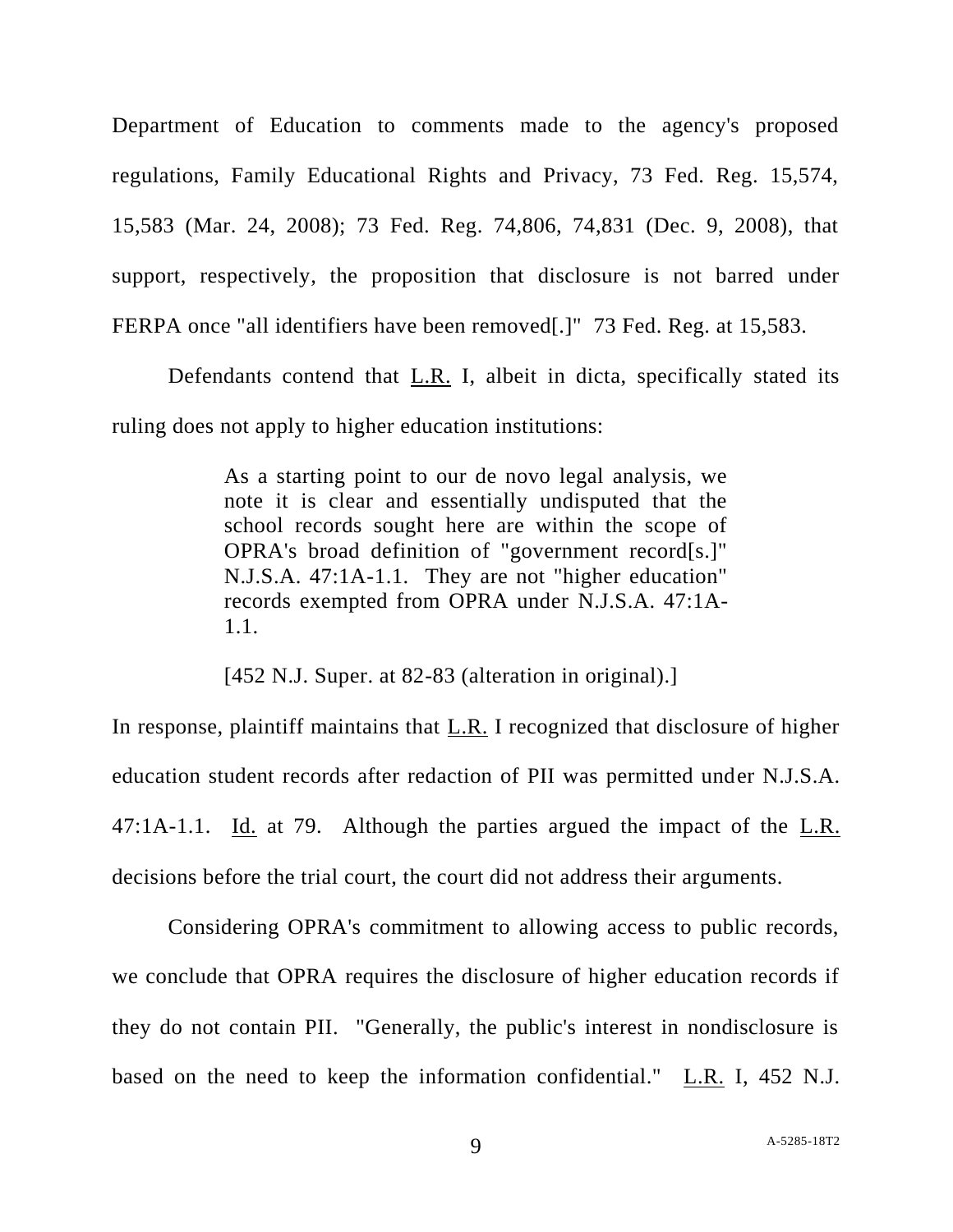Super. at 89 (quoting Keddie v. Rutgers, 148 N.J. 36, 51 (1997)). N.J.S.A. 47:1A-1.1 only exempts public higher education records from disclosure that reveal a student's identity. Plaintiff should be given copies of the requested Rutgers's records that do not reveal the identity of other students. This includes plaintiff's access to his own academic, discipline, and financial records as long as identifiable references to other students are removed. In reaching this conclusion, we are fully cognizant of defendants' need to maintain and implement system-wide protocols under FERPA to safeguard confidentiality of its students' records. Gundlach v. Reinstein, 924 F. Supp. 684, 692 (E.D. Pa. 1996) (citation omitted) ("FERPA was adopted to address systematic, not individual, violations of students' privacy and confidentiality rights through unauthorized releases of sensitive educational records."), aff'd, 114 F.3d 1172 (3d Cir. 1997). That said, allowing plaintiff access to his own university records with appropriate redactions does not breach OPRA's goal to protect confidential information.

Defendants contend plaintiff requested confidential "education records" that are subject to and protected by FERPA. Defendants argue that requiring a public university to disclose a student's own records to the student under OPRA would "substantially and needlessly impede [their] compliance with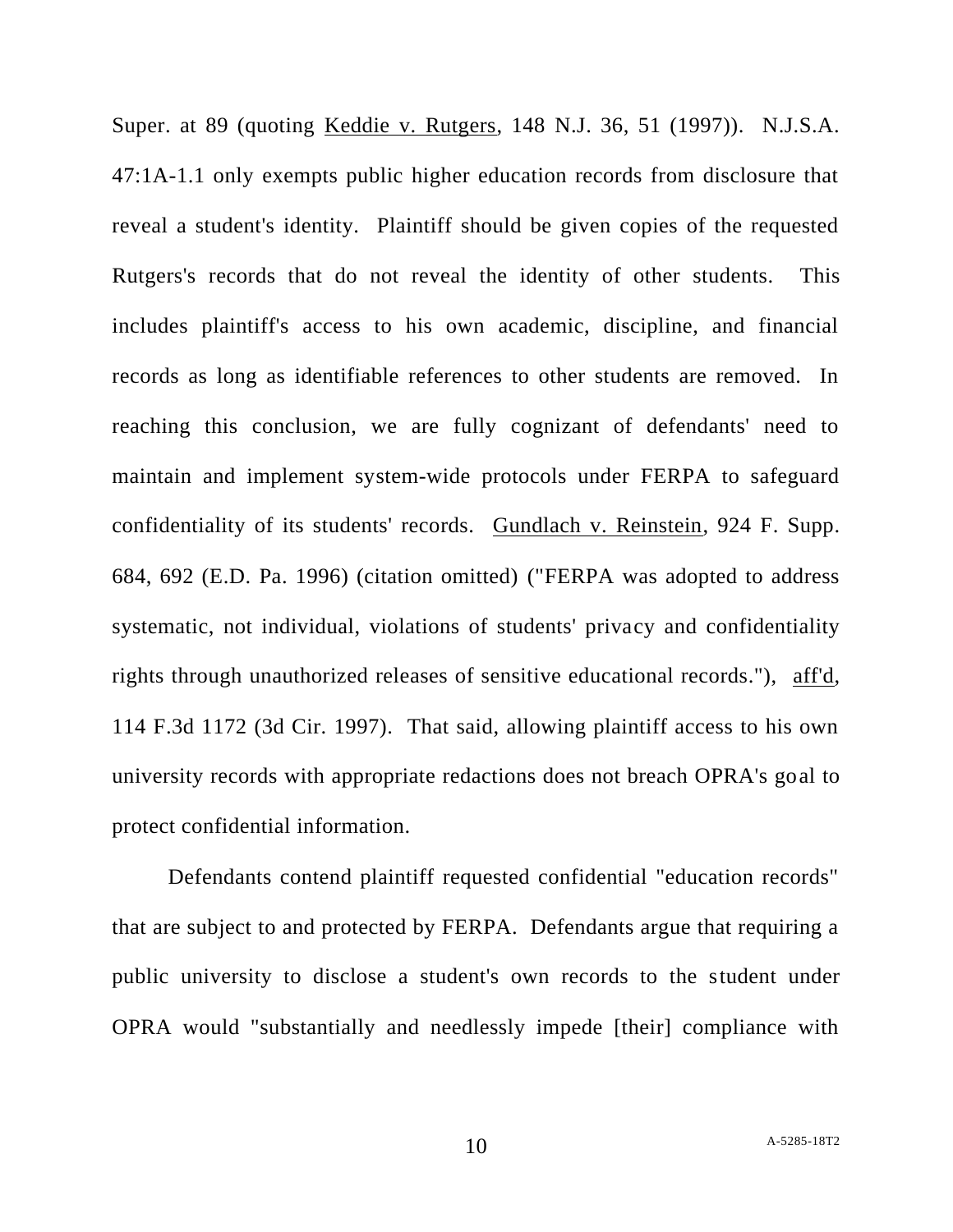FERPA's requirements" and increase the chances that student privacy would be violated. We disagree.

There is nothing in FERPA or its regulations that precludes higher education students from obtaining their own student records through OPRA. "FERPA is a funding statute with corresponding regulations establishing procedures for administrative enforcement and administrative remedies for improper disclosure of student records." State v. J.S.G., 456 N.J. Super. 87, 100 (App. Div. 2018) (citations omitted). It "prohibit[s] the federal funding of educational institutions that have a policy or practice of releasing education records to unauthorized persons." Gonzaga v. Doe, 536 U.S. 273, 276 (2002). "FERPA does not itself establish procedures for disclosure of school records." K.L. v. Evesham Twp. Bd. of Educ., 423 N.J. Super. 337, 363 (App. Div. 2011). It defines education records as "records, files, documents, and other materials" containing information directly related to a student, which "are maintained by an educational agency or institution or by a person acting for such agency or institution." Owasso Indep. Sch. Dist. No. I-011 v. Falvo, 534 U.S. 426, 429 (2002) (quoting 20 U.S.C. § 1232g(a)(4)(A)). FERPA regulations provide that third parties without parental consent are allowed access to education records where PII is removed. 34 C.F.R. § 99.31(b)(1).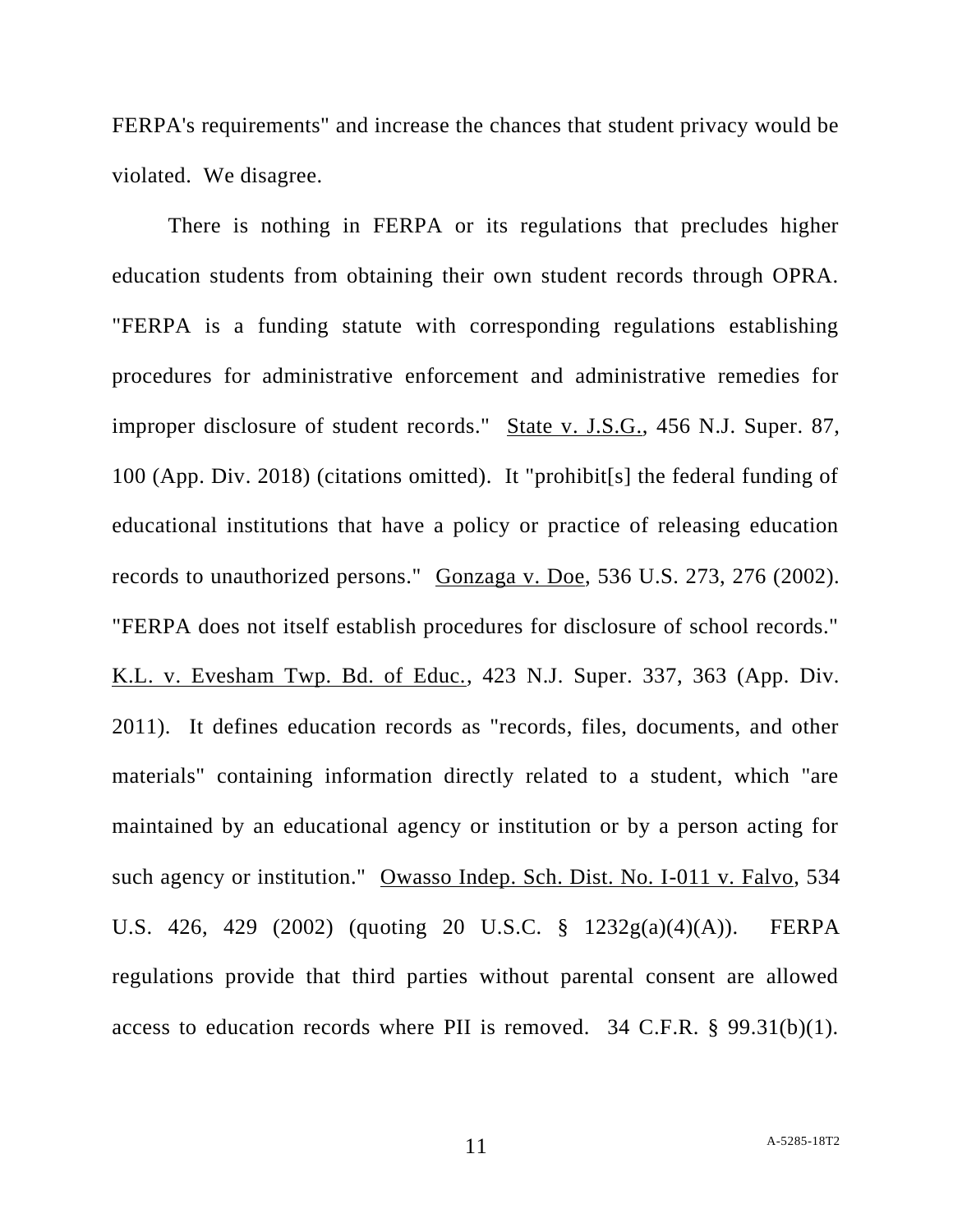Defendants fail to cite any provision of FERPA or its regulations that precludes plaintiff's access to the requested records under OPRA.

IV

Concluding that FERPA does not preclude plaintiff's OPRA requests does not end our inquiry. We must consider whether the trial court properly denied his requests based upon OPRA's limitations.

If a public agency denies a requestor access, OPRA places the burden on the agency to prove "the denial . . . [was] authorized by law." N.J.S.A. 47:1A-6. An agency "seeking to restrict the public's right of access to government records must produce specific reliable evidence sufficient to meet a statutorily recognized basis for confidentiality." Courier News, 358 N.J. Super. at 382- 83. Absent the necessary proofs, "a citizen's right of access is unfettered." Id. at 383. In assessing the sufficiency of the agency's proofs submitted in support of its claim for nondisclosure, "a court must be guided by the overarching public policy in favor of a citizen's right of access." Ibid. (citing N.J.S.A. 47:1A-1). If it is determined access has been improperly denied, the access sought shall be granted, and a prevailing party shall be entitled to a reasonable attorney's fee. N.J.S.A. 47:1A-6.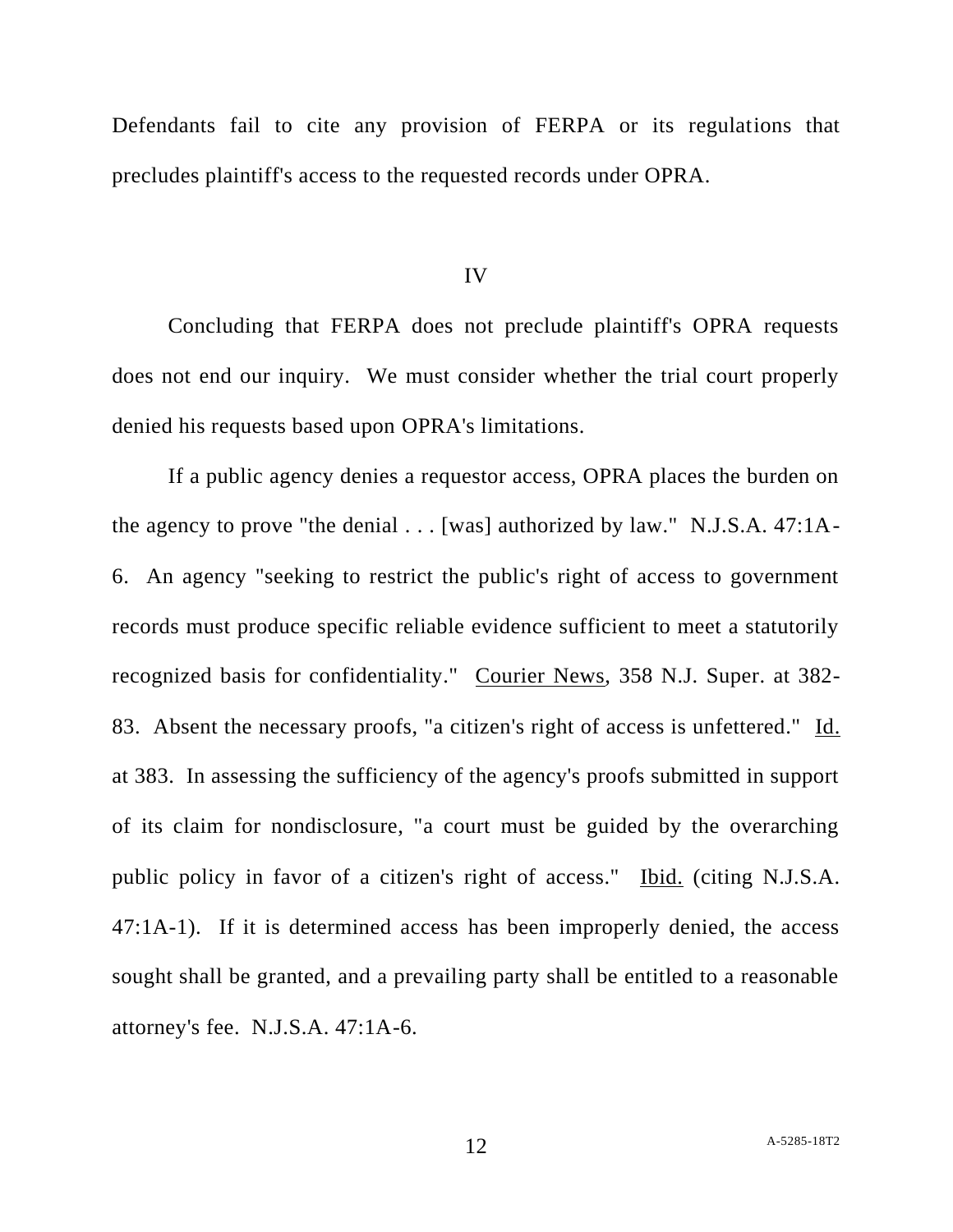OPRA "only allows requests for records, not requests for information." Burke v. Brandes, 429 N.J. Super. 169, 174 (App. Div. 2012) (quoting Bent v Twp. of Stafford Police Dep't., 381 N.J. Super. 30, 37 (App. Div. 2005)). The custodian is obliged to "locate and redact [the requested] documents, isolate exempt documents, . . . identify requests that require 'extraordinary expenditure of time and effort' and warrant assessment of a 'service charge,' and, when unable to comply with a request, 'indicate the specific basis'" thereof. Spectraserv, Inc. v. Middlesex Cnty. Utils. Auth., 416 N.J. Super. 565, 576 (App. Div. 2010) (quoting N.J. Builders Ass'n v. N.J. Council on Affordable Hous., 390 N.J. Super. 166, 177 (App. Div. 2007) (quoting N.J.S.A. 47:1A-5(a)- (j))). If "the custodian is unable to comply with a request for access, the custodian shall indicate the specific basis therefor on the request form and promptly return it to the requestor." N.J.S.A. 47:1A-5(g).

While an exact definition of an impermissibly overly broad request is abstract, courts have found requests that require a custodian to exercise his discretion, survey employees, or undertake research to determine whether a record is responsive are overly broad and not encompassed by OPRA. We have concluded plaintiff's requests for "any and all documents and data . . . relied upon, considered, reviewed, or otherwise utilized" were impermissibly overbroad because they require the custodian to exercise discretion to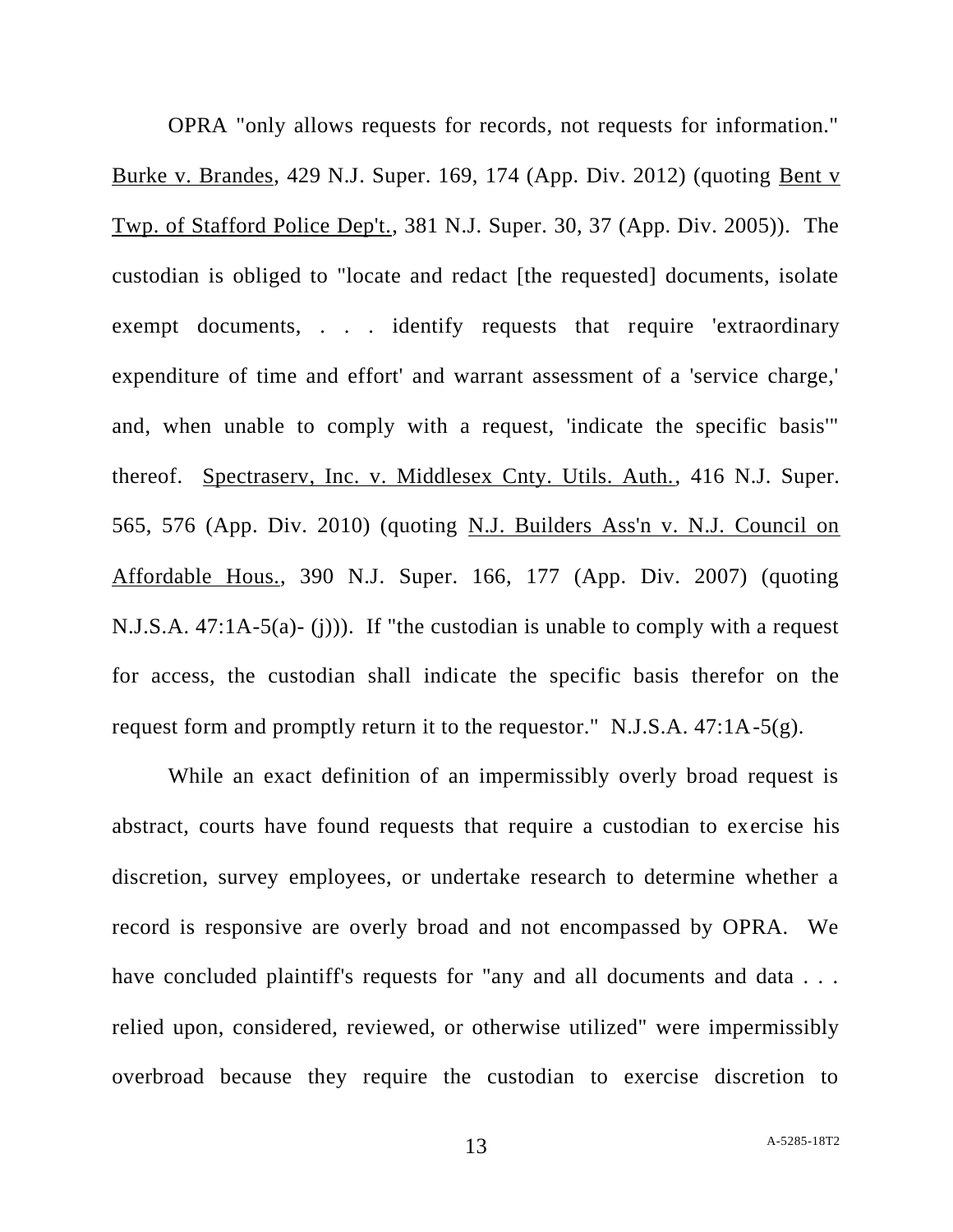determine whether to comply. N.J. Builders Ass'n, 390 N.J. Super. at 172. Thus, an OPRA applicant "must identify with reasonable clarity those documents that are desired, and a party cannot satisfy this requirement by simply requesting all of an agency's documents. OPRA does not authorize unbridled searches of an agency's property." Bent, 381 N.J. Super. at 37; see also Renna v. Cnty. of Union, 407 N.J. Super. 230, 245 (App. Div. 2009) ("The custodian must have before it sufficient information to make the threshold determination as to the nature of the request and whether it falls within the scope of OPRA.").

As to Request One, we conclude some of the records sought are disclosable and some are not. Woods's certification in response to the order to show cause provides that "searching all of the mail accounts on the University's email systems is practically impossible and also very disruptive to certain other operations within the University's Office of Information Technology, which is impossible for gathering electronic documents from the University's e-mail servers[.]" He suggests "narrowing the search to specific senders/recipients as well as a date range could greatly improve the chances [of] having a successful search[.]" This limitation should not impede defendants' ability to respond to plaintiff's request in subcategory (a) for financial records. Rutgers, like any organization that maintains financial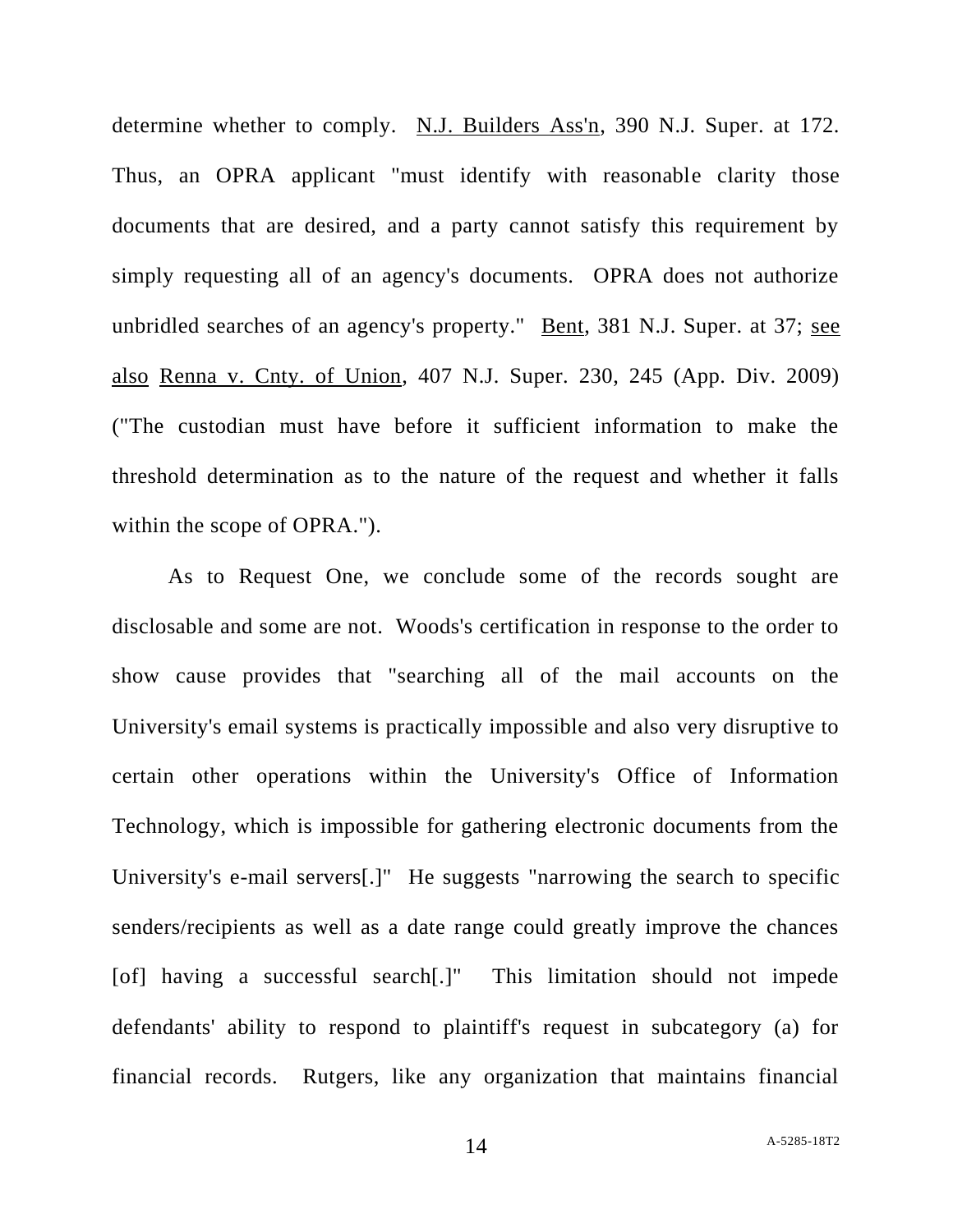records for its clients, in this case students, should be able to generate its financial history with plaintiff. Defendants have not proffered any reason that suggests an impediment to locating those records.

With the exception of plaintiff's academic transcripts and discipline records, we agree with the trial court that subcategories (b), (c), and (d) are overbroad as they require Woods to exercise his discretion, survey staff, or undertake research to determine if he was responsive to the request. Educational service records sought in subcategory (b) are undefined. The subcategory's request for "records kept by staff" such as "notes, letters, emails, reports, tests, etc.[,]" requires Woods to identify and search the universe of locations where these records might be maintained and thus constitutes an unbridled records search. In the initial reply to plaintiff's request, Woods noted "[d]ue to the University's size and the sheer number of employees, we cannot perform open-ended searches on our servers using only a keyword, our [Office of Information Technology] staff require[s] individual sender/receiver identities to perform an email search."

Subcategory (c)'s request for "health records" is not subject to OPRA because the Health Insurance Portability and Accountability Act of 1996 (HIPAA), 42 U.S.C. §§1320d-1 to -9, and its related regulations govern a patient's right to inspect and obtain copies of the patient's medical records to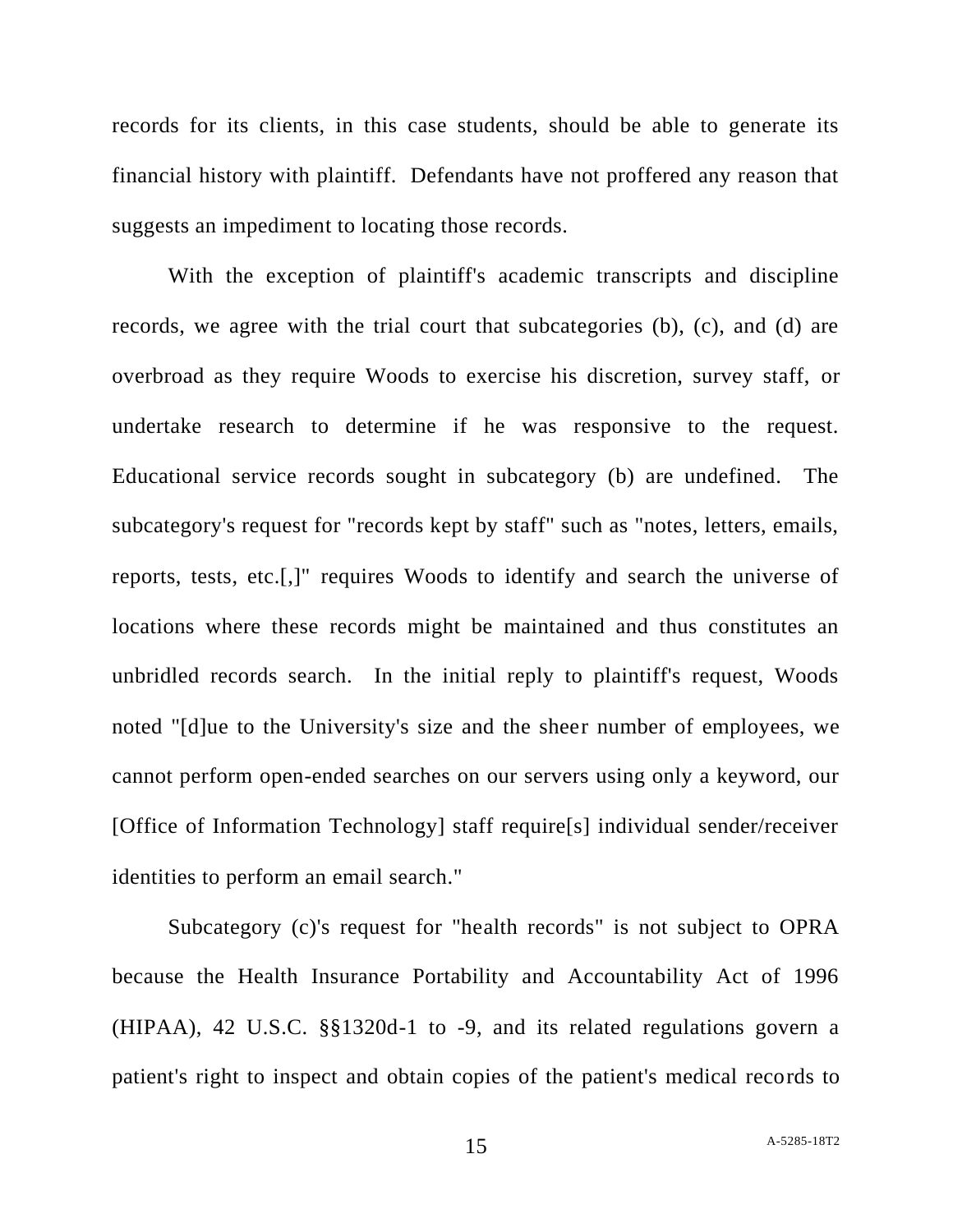protect unauthorized disclosure. See Smith v. Datla, 451 N.J. Super. 82, 102 (App. Div. 2017); Bernetich, Hatzell & Pascu, LLC v. Med. Records Online, Inc., 445 N.J. Super. 173, 180 (App. Div. 2016). Plaintiff's claim that defendants did not rely upon HIPAA as a reason for denying his request is of no import because the release of health care is of significant public interest for us to consider. See Zaman v. Felton, 219 N.J. 199, 226-27 (2014). In addition, the requests would require research to determine where plaintiff received health care through or at the university. Subcategory (d)'s request for "communications records" is overbroad as it is not the type of routine search required by OPRA. The request would be disruptive to defendants' operations because it would require an unreasonable labor expense given the university's numerous departmental servers, faculty and staff desktop computers, email accounts, and individual voicemail accounts. In fact, defendants sought to resolve the request by telling plaintiff he would need to identify senders and/or recipients instead, but he chose not to respond.

With respect to Request Three, seeking documents or emails regarding Requests One and Two, and Request Four, seeking metadata responding to all requests, they both seek records that did not yet exist at the time of the request. Hence, they are not yet government records. OPRA's plain language defines a record as a document, information, or data "that has been made, maintained or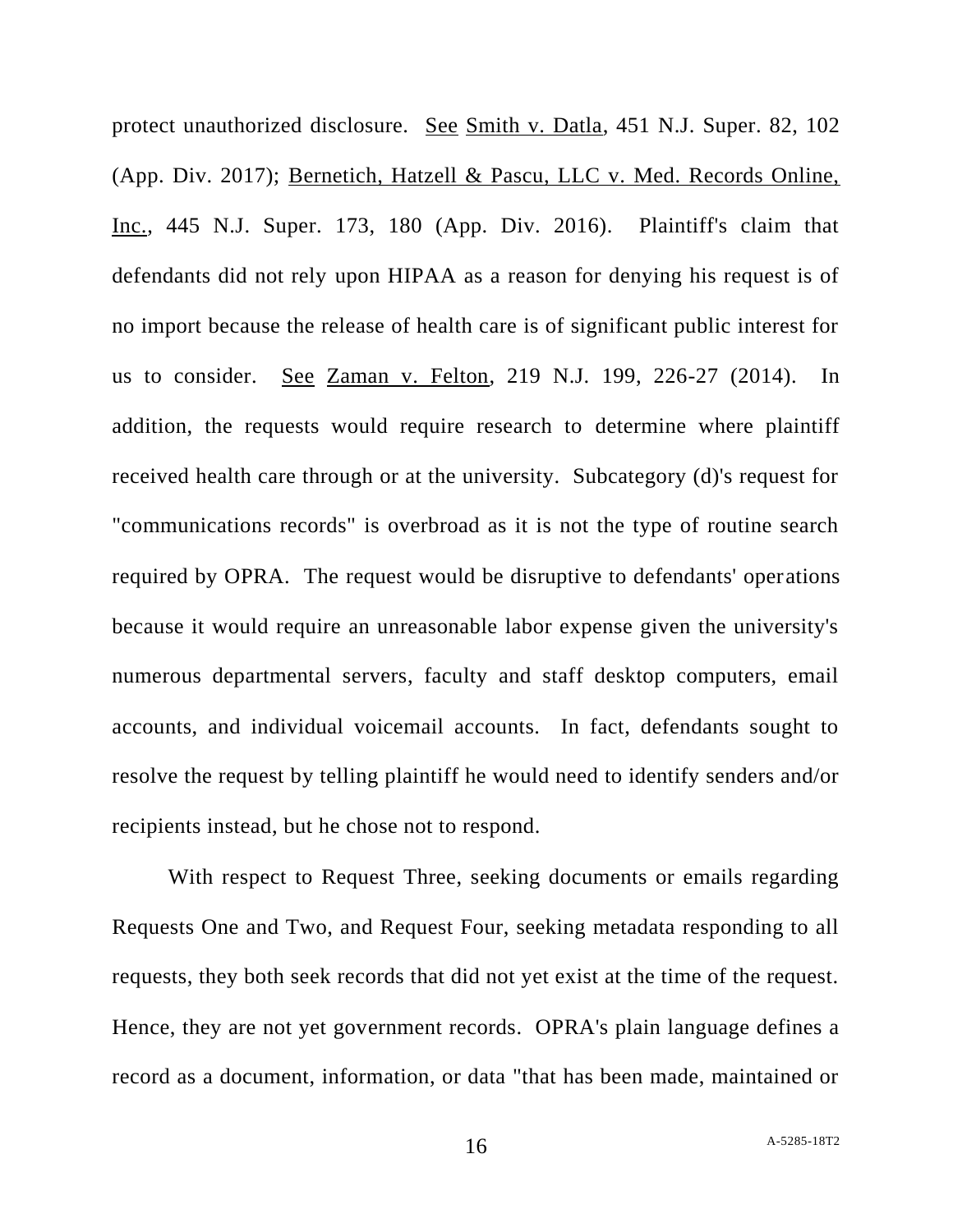kept on file . . . or that has been received." N.J.S.A. 47:1A-1.1. See McGovern v. Rutgers, 211 N.J. 94, 108 (2012) (looking first to the plain language of the statute to determine the Legislature's intent). Both requests are also not subject to disclosure under OPRA because they are open-ended demands tantamount to an "any and all" request disfavored by caselaw. To comply, defendants would have to search through all of Rutgers's files and analyze the information contained therein to identify for plaintiff the records sought. Moreover, the requests are not permissible under OPRA because they seek

"inter-agency or intra-agency advisory, consultative[,] or deliberative material" that is part of the decision-making process as to implementation of policy. Ciesla v. N.J. Dep't of Health & Senior Servs., 429 N.J. Super. 127, 137 (App. Div. 2012) (citing N.J.S.A. 47:1A-1.1; Educ. Law Ctr. v. N.J. Dep't of Educ., 198 N.J. 274, 284 (2009); In re Liquidation of Integrity Ins. Co., 165 N.J. 75, 83 (2000)).

Lastly, we turn to Request Five seeking disciplinary files – with PII redacted – of all Rutgers Newark graduate students charged with a separable offense from January 1, 2013 to the present. Despite plaintiff's efforts to comply with OPRA's requirement that student records not disclose the student's identity, N.J.S.A. 47:1A-1.1(21)(f), the trial court was correct in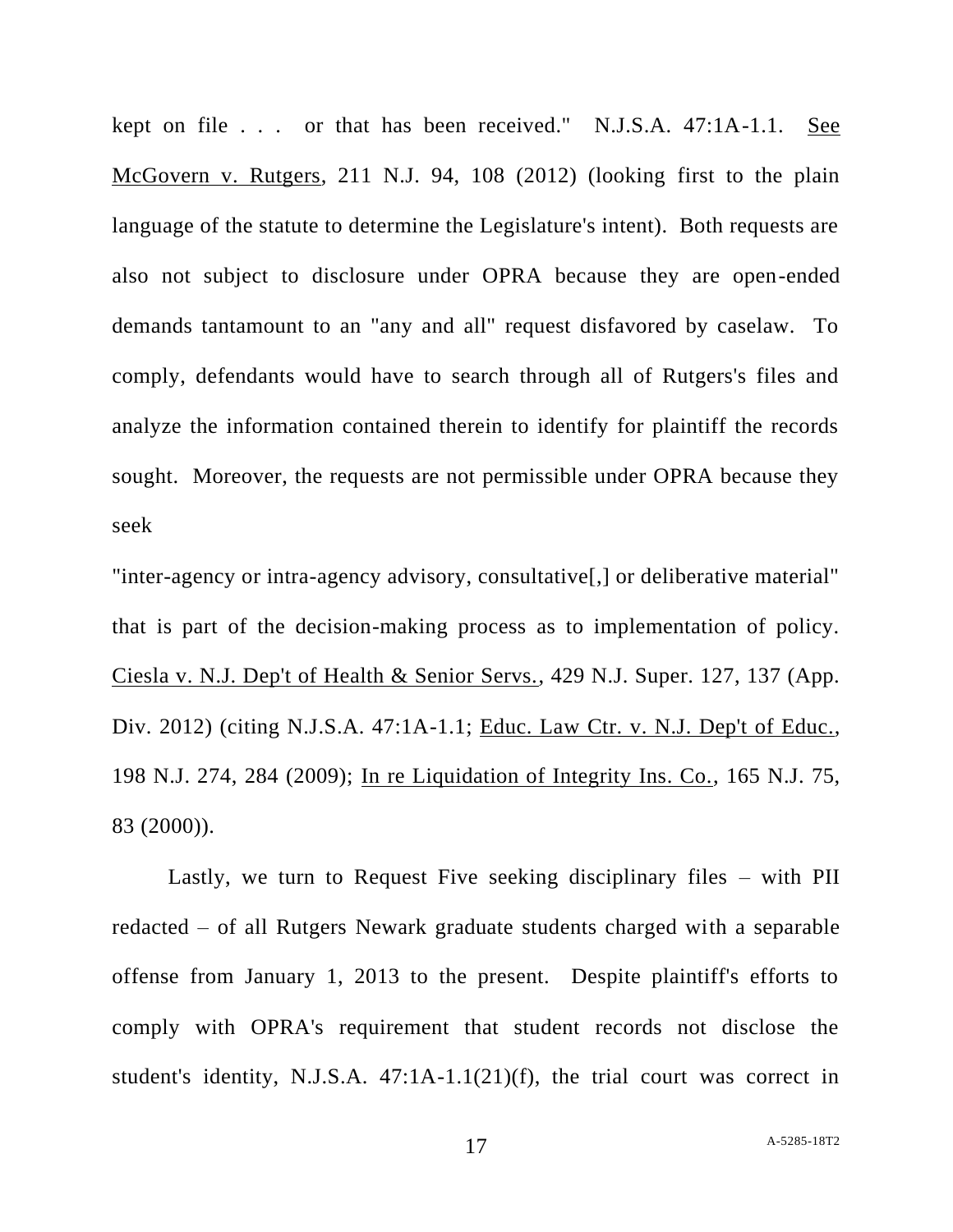ruling the records were not subject to disclosure because the request was overbroad. Plaintiff fails to provide any reference to disciplinary guidelines indicating what charge might result in a student being separated or expelled from a graduate program. Leaving it to defendants to research and compile a database to determine what discipline records were exempted or could be redacted makes the request overbroad.<sup>4</sup>

V

In sum, we conclude OPRA only allows plaintiff to obtain copies of his own academic transcripts, discipline records, and financial records subject to redaction to preclude the identity of other students. We remand for the trial

 $4$  In L.R. I, we held

that school districts must afford parents and guardians a reasonable opportunity to comment upon the proposed redactions of records relating to their own child. . . . [This allows them to] show how his or her child might be readily identified within the community, despite good faith efforts by school employees to perform effective and thorough redactions of the child's records.

[452 N.J. Super. at 92.]

Thus, we question whether a more circumscribed OPRA request would require that graduate students be afforded the opportunity to review and object to a proposed redaction of their disciplinary files to prevent disclosure of their identity. Because this issue was not before us, we do not address it.